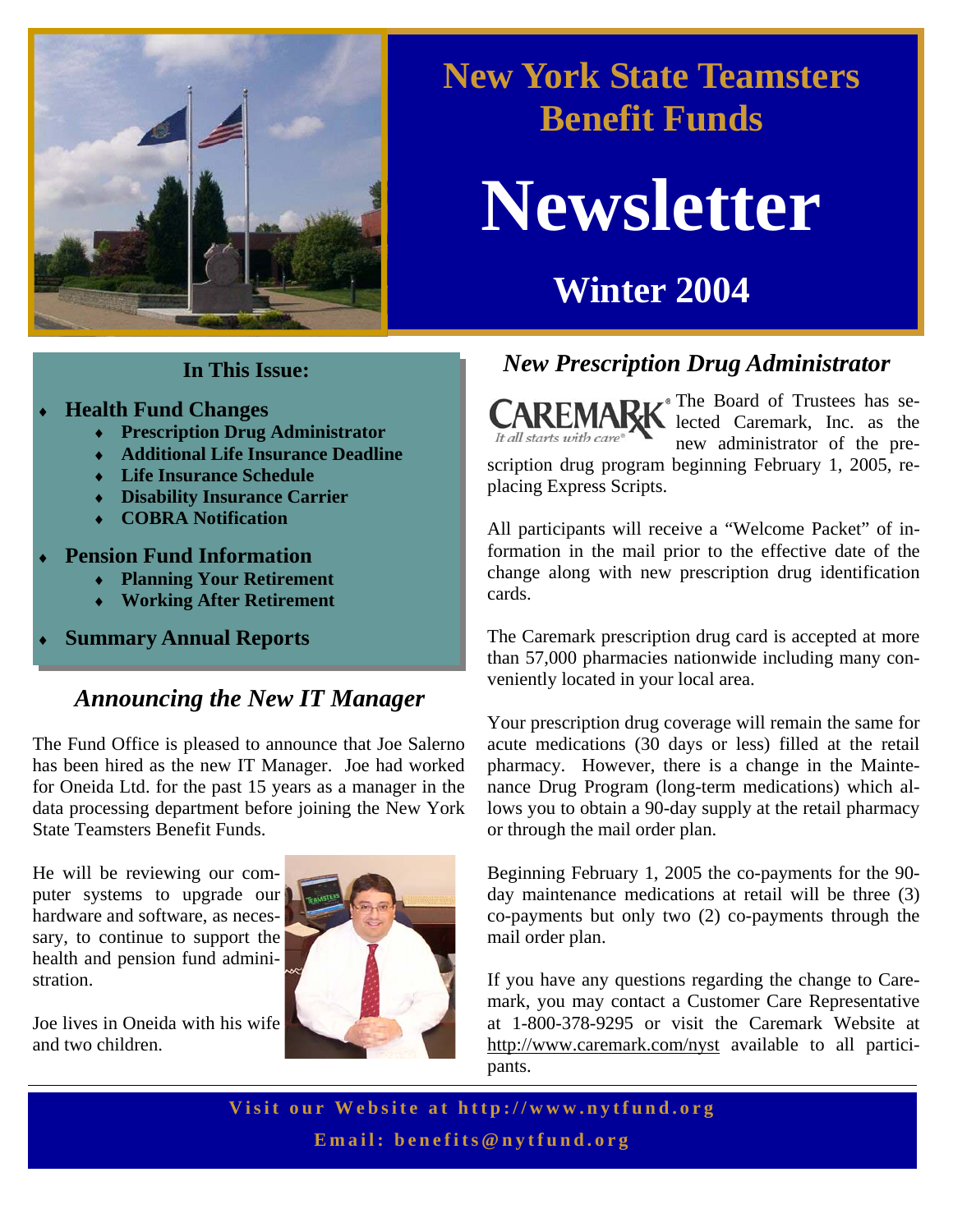# **Health Fund News**

## *Change In The Life Insurance Schedule*

The Board of Trustees has adopted a new schedule for those members who are covered for the basic life insurance benefits effective *January 1, 2005*.

Eligibility for coverage under Option #1 and #2 will be accelerated so that you reach the maximum benefit within five (5) years from your entry in the plan according to the following schedule:

| <b>Eligibility Quarters</b> | <b>Option 1</b> | <b>Option 2</b> |
|-----------------------------|-----------------|-----------------|
| $1$ to $4$                  | \$10,000        | \$5,000         |
| $5$ to $8$                  | \$20,000        | \$10,000        |
| 9 to 12                     | \$30,000        | \$15,000        |
| 13 to 16                    | \$40,000        | \$20,000        |
| Over 16                     | \$50,000        | \$25,000        |

All participants' coverage will be adjusted on January 1, 2005 to reflect the new schedule based upon their current total quarters of eligibility. As an example, everyone who has earned over 16 quarters of eligibility will immediately have the maximum amount of coverage under that particular option.

Always remember to keep your beneficiary updated. Whenever there is a change in your status (i.e. marriage, divorce, birth or death), you should contact the Fund office to request a form to designate a new beneficiary or visit our website at http:// www.nytfund.org to download the appropriate form.

# *Additional Life Insurance Open Enrollment Ends December 2004*

The Highmark Life Insurance Company has offered all participants the opportunity to enroll in the additional life insurance program for up to \$50,000 member/\$25,000 spouse of coverage without evidence of insurability.

The open enrollment period will expire on December 31, 2004 after which time all current participants will be required to submit evidence of good health when you apply for coverage. In the future, only newly eligible members will be given the opportunity to enroll for the \$50,000/\$25,000 coverage without medical evidence.

Highmark has provided very reasonable group rates for this coverage which you should consider in your overall financial planning.

If you need further information, contact the Fund Office.

## *Other Health Information*

### *New Disability Carrier*

Beginning February 1, 2005, **Hartford Insurance Company** will be the provider of the nonoccupational disability coverage replacing ULLICO. All participants will receive a brochure in the mail with the information necessary to file a claim with Hartford. Additional brochures will also be available at the Local Union Offices and the Fund Office.

## *COBRA Update*

The Department of Labor has issued some additional requirements for notification of certain qualifying events. It is important to notify the Fund Office in writing within 60 days of any qualifying event such as divorce or the loss of dependent eligibility. Otherwise, you will lose your rights to COBRA coverage.

## *Health Fund Reminder*

If your spouse has health coverage available to him/ her through their employer at no cost or at a minimal cost (less than 2% of their gross wages), the spouse *must* enroll for the coverage. If your spouse does not enroll, the NYS Teamsters Fund will provide only secondary coverage for any eligible expenses. If you have any questions about this rule or others, please contact a health fund representative at the Fund.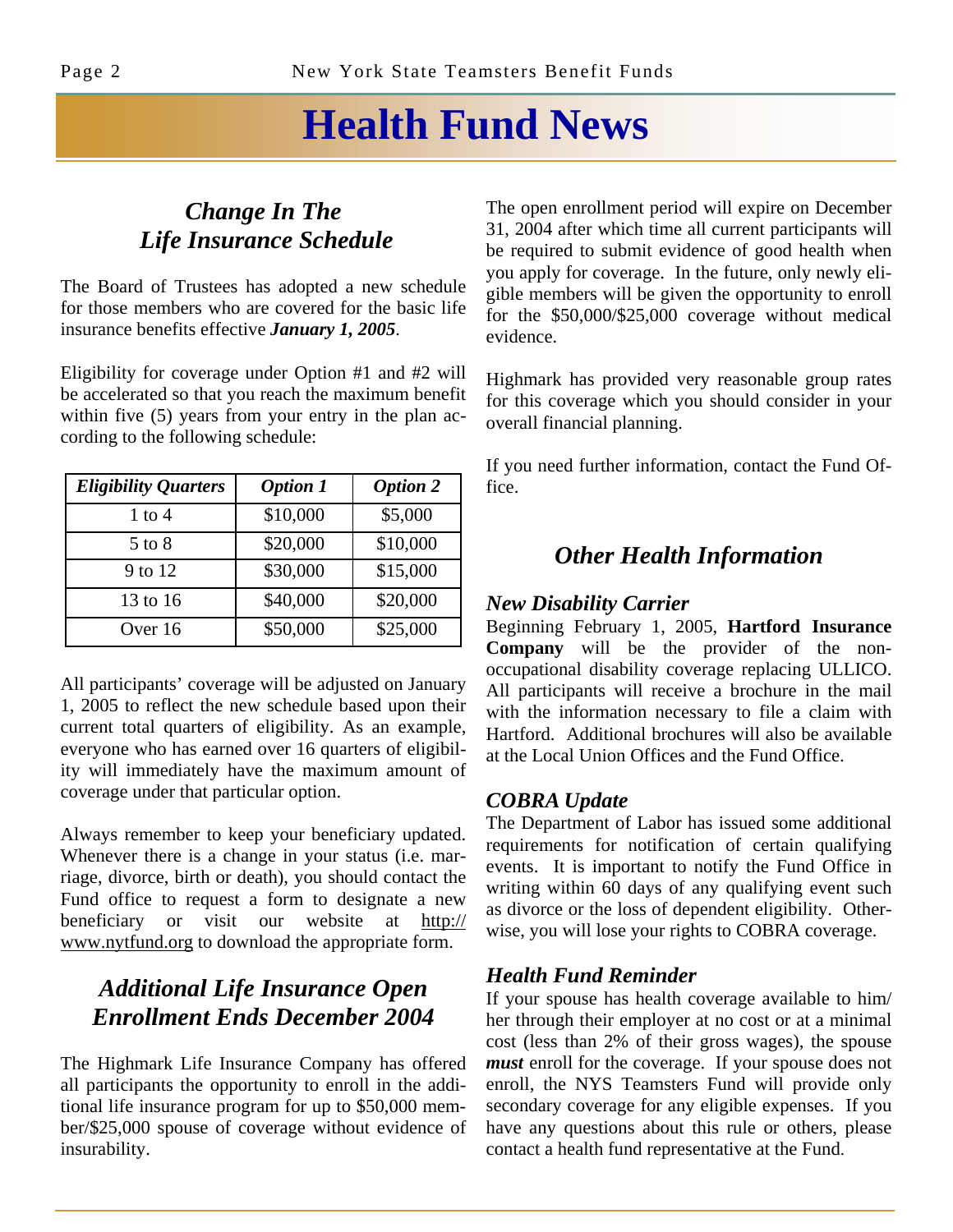# **Pension Fund News**

You may have heard that the U. S. Supreme Court has issued a decision regarding the rules affecting participants working after retirement.

In response, the Board of Trustees has adopted the necessary plan amendments which will be applied to all retirees in accordance with the Court's ruling.

Remember you must notify the Pension Fund Office in writing that you are working after retirement. You should also discuss this matter with a Pension Fund representative when you apply for your retirement benefits if you are thinking about post retirement employment.

# **Congratulations Retirees!**



# *Working After Retirement Planning Your Retirement*

Planning for your retirement involves careful consideration of many different issues. You may be asking:

 *When do I need to contact the Fund Office?........... How do I apply for my pension benefit?................. Will my spouse receive a benefit after my death?... What about my health benefits?..............................*

The Board of Trustees and the Fund Office Staff are committed to making your transition into retirement as smooth as possible. We recommend that you contact the Fund Office at least 90 days prior to your anticipated retirement date to discuss these issues.

You can receive information pertaining to your retirement by writing to the Pension Fund at the following address:

> New York State Teamsters Conference Pension and Retirement Fund PO Box 4928 Syracuse, NY 13221-4928

We encourage you to schedule a personal appointment in the Fund Office to formally apply for retirement. Please contact us at least two weeks prior to the date you would like to visit so that the appropriate information can be prepared. Appointments can be scheduled by calling (315) 455-9790 and selecting option #2 (pension).

 In addition, our website is a great source of information containing forms, directions and more. You can visit us on the web at http://www.nytfund.org.

## **IMPORTANT PHONE NUMBERS:**

*NYS Teamsters Benefit Funds* 315-455-9790 *Blue Cross Blue Shield* Claims 1-800-414-8555 Participating Providers 1-800-810-2583 *Caremark (Prescriptions)* 1-800-378-9295 *EBS Benefit Solutions (Dental)* 1-800-803-5773 *Davis Vision* 1-800-999-5431 *Legal Benefit Plan* 1-888-697-8527 *Hartford Life (Disability)* 1-877-534-6206